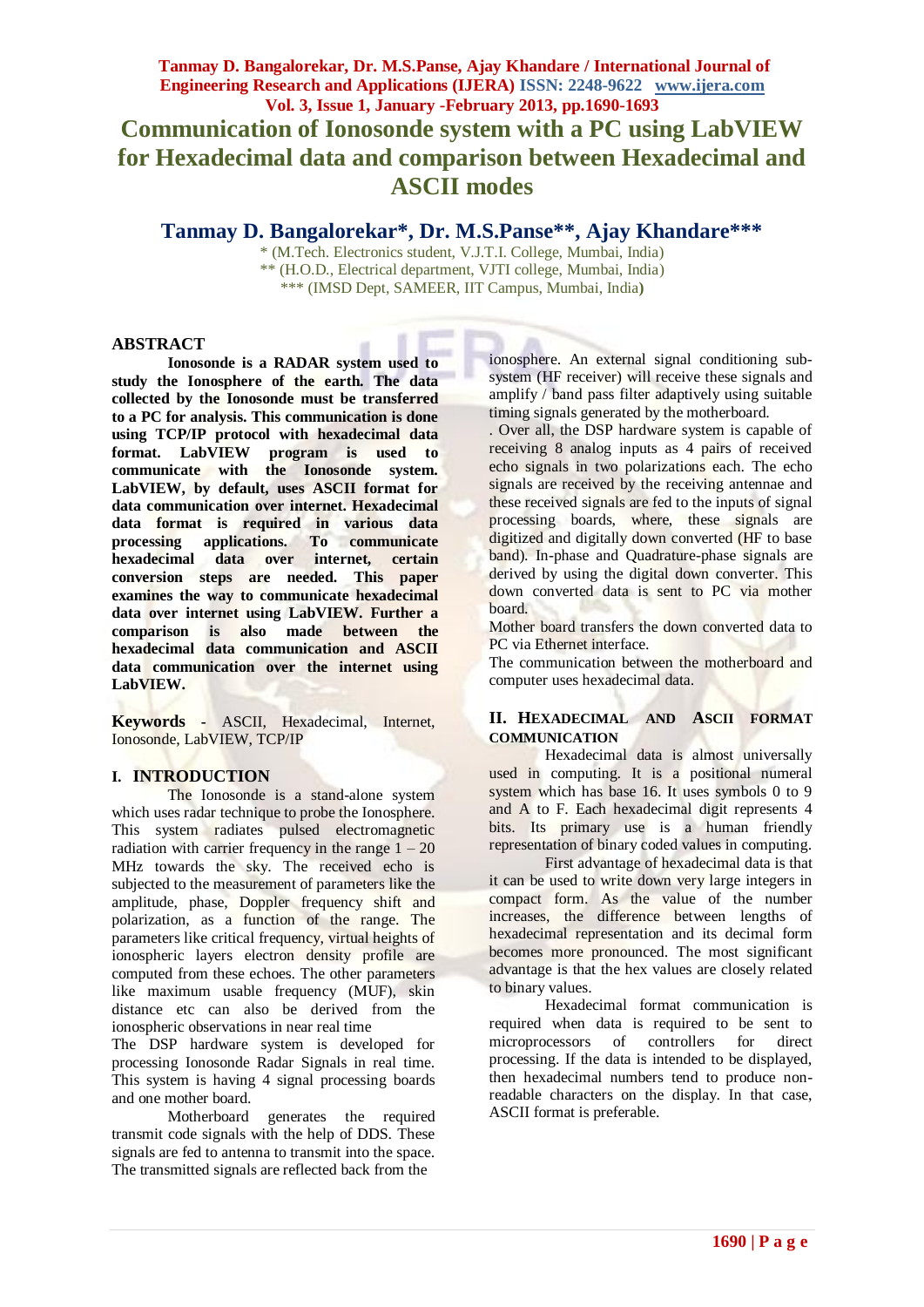# **Tanmay D. Bangalorekar, Dr. M.S.Panse, Ajay Khandare / International Journal of Engineering Research and Applications (IJERA) ISSN: 2248-9622 www.ijera.com Vol. 3, Issue 1, January -February 2013, pp.1690-1693**



Figure 1: Block Diagram of the Ionosonde system

 $\text{ASCII}^{[1]}$  is a character encoding scheme based on the English alphabet. Hence it can represent the different characters properly for purposes such as displaying on a screen. It is used to represent text in computers and other devices that use text. Most modern character encoding schemes are based on ASCII.

#### **III. TCP/IP COMMUNICATION IN LABVIEW [2]**

LabVIEW contains a set of functions related to TCP/IP for setting up internet communication. The architecture used in LabVIEW for internet communication is the Client-Server architecture. One terminal will act as the server terminal. This terminal generally provides data to the clients. Hence the server manages the centralized database. The clients can access the database through the server only. The server can also read data from the clients for storage in the database.

The client is a computer or a device which relies on the server for its data requirements. The client connects to the server via a network.

The communication is always initiated by the client. The server responds to the incoming requests. The link is then set up between the client and the server. The data is then transferred between the two.

The default format used by LabVIEW for TCP/IP communication is ASCII<sup>[3]</sup>. Hence if we directly write some data using the TCP Write function, then the data is transmitted in ASCII Format.

## **IV. HEXADECIMAL FORMAT COMMUNICATION [5]**

For hexadecimal format communication, we are having the data to be transmitted already in hexadecimal format. But for transmission over internet, it must be in string form. So some conversion is needed.

First the data must be converted into an array form. In this array, each element contains a byte of data in hexadecimal format. This data can then be converted to string format. This is done using the "Byte to string converter" function. This data can now be transmitted over TCP/IP.

If the hexadecimal data is being read from a file stored on the computer, then it can be read using the Read spreadsheet function or Read text file function, as per the requirement. The data is then stored into an array and further processed as indicated above.

The block diagrams for client and server using hexadecimal data format are shown in this paper.

The Server uses the TCP Listen function and keeps waiting for an incoming request from a client. The client can then communicate with the server using the TCP Open connection function. The Server's IP address must be given to the client. Also the server and client must communicate on the same port.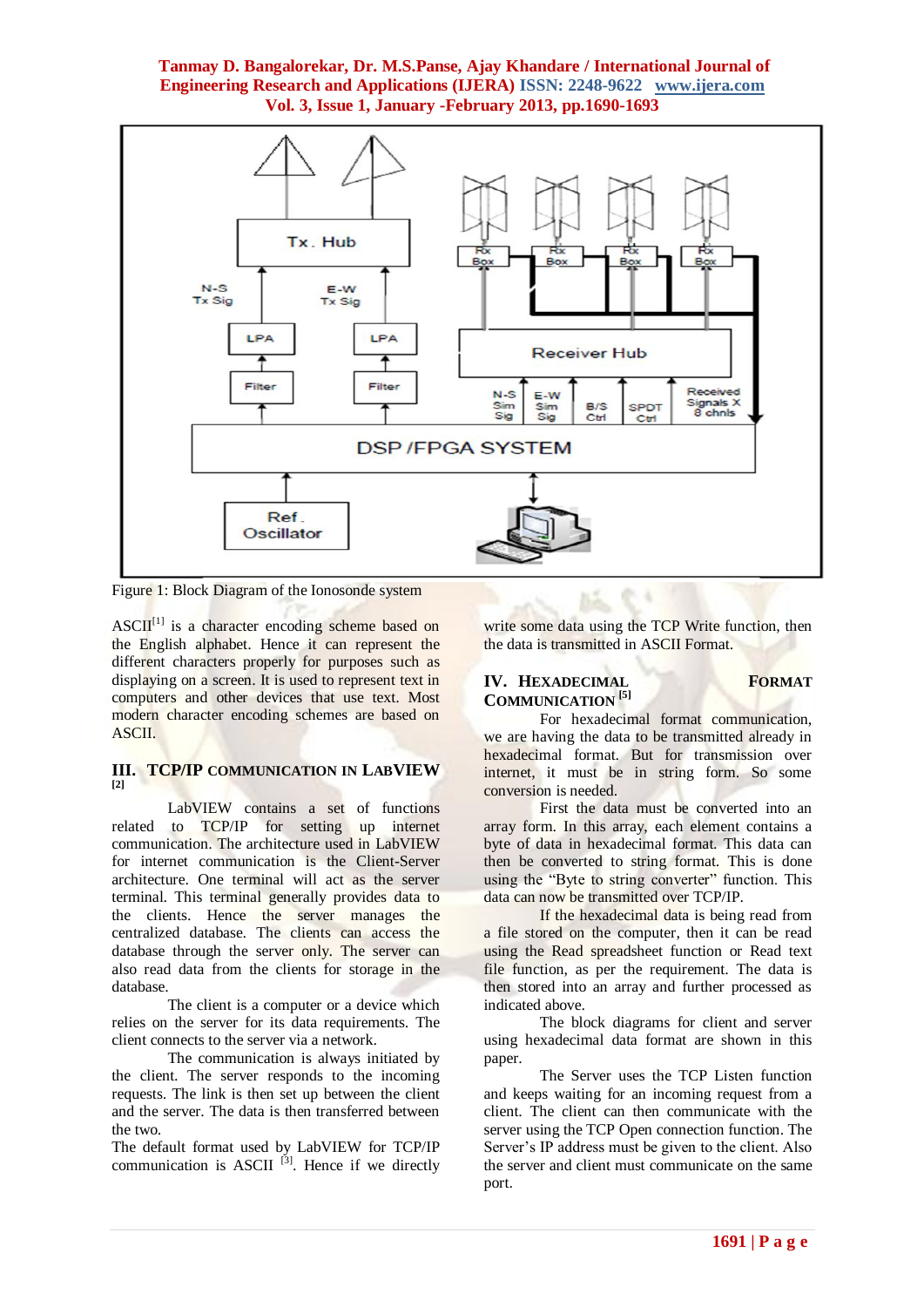## **Tanmay D. Bangalorekar, Dr. M.S.Panse, Ajay Khandare / International Journal of Engineering Research and Applications (IJERA) ISSN: 2248-9622 www.ijera.com Vol. 3, Issue 1, January -February 2013, pp.1690-1693**



The above figure shows the block diagram of a Client which is sending hexadecimal data over TCP network.

Similarly data is received over TCP/IP using the TCP read function. This data is again received in string format. Hence it must be converted. This is done using the "String to Byte converter" function.



This is the block diagram of a server which receives the hexadecimal data from the client over internet.

## **V. COMPARISON OF HEXADECIMAL COMMUNICATION AND ASCII COMMUNICATION**

As mentioned before, LabVIEW can directly send or receive ASCII data without need of any conversion. The block diagrams of client and server using ASCII communication is shown below:



Figure 4: Server Block diagram for ASCII Communication

In hexadecimal transmission, there is an extra step of conversion.

The disadvantage of ASCII over hexadecimal communication is that ASCII will transmit the string one character at a time. Hence, if we want to transmit data "1234", then the characters will be transmitted one by one, i.e. four bytes will be transmitted. But in hexadecimal communication, the data 1234 will constitute only 2 bytes ie 1st byte: 12 and second byte 34. Hence the actual transmission time is shorter in hexadecimal communication. But due to the conversion step, the overall time required will be about the same for both formats.



communication

#### **VI. CONCLUSION**

By using Ionosonde system, important characteristics of the Ionosphere can be found. The study of these characteristics helps us to determine parameters of a signal to be transmitted, such as the frequency of the carrier, the transmitted power, the type of modulation, the angle of radiation, etc.. The Ionosonde motherboard can communicate with a computer system running LabVIEW using TCP/IP with hexadecimal data format.

Both hexadecimal communication and ASCII communication have their own advantages and disadvantages. The format to be used will depend on the application. Hexadecimal communication is used when the data is to be sent to a processor for direct processing, whereas ASCII is preferred in cases where the data is to be displayed rather than processed. The hexadecimal communication requires an additional step of conversion, but time is made up in the actual transmission

#### **REFERENCES**

- [1] R.S.Cahn, "ASCII protocol conversion revisited", *IEEE Journal on Selected Areas in Communications*, Jan 1990, vol 8, issue 1, pp 93-98
- [2] A. Yazidi, "A Web-Based Remote Laboratory for Monitoring and Diagnosis",